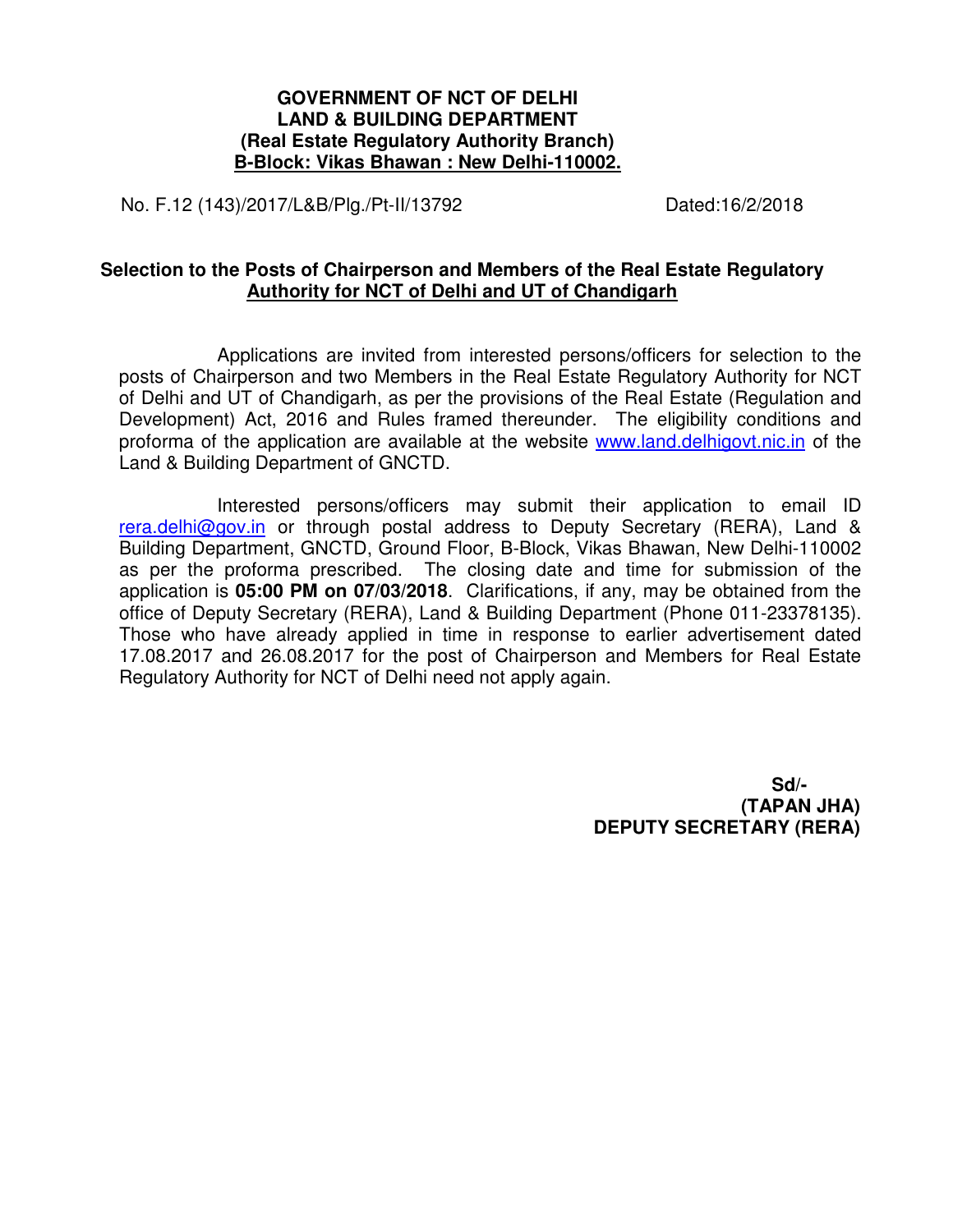**राय राजधानी े , दल सरकार भूम एवंभवन वभाग रयल एटेट (व नयमन और वकास) शाखा बी – %लॉक, वकास भवन, नई दल-110002** 

सं.एफ.12(143)/2017/भू.भ.वि./पीएलजी./पार्ट-II/ बाल का संस्था का स्थान कर दिनांक :

# **राय राजधानी े दल और क( ) शासत +देश चंडीगढ़ म(रयल एटेट व नयामक +ा/धकरण म(अ2य और सदय3 केपद3 केलए चयन**

रियल एस्टेट (विनियमन और विकास) अधिनियम, 2016 के नियमों के मुताबिक राष्ट्रीय राजधानी क्षेत्र दिल्ली और केंद्र शासित प्रदेश चंडीगढ़ में रियल एस्टेट विनियामक प्राधिकरण में अध्यक्ष और दो सदस्यों के चयन के लिए इच्छुक व्यक्तियों/अधिकारियों से आवेदन आमंत्रित किये जाते हैंI पात्रता की शर्तें तथा आवेदन प्रारूप भूमि एवं भवन विभाग, राष्ट्रीय राजधानी क्षेत्र, दिल्ली सरकार की dबसाइट <u>www.land.delhigovt.nic.in</u> पर उपलब्ध हैंI

इच्छुक व्यक्ति/अधिकारी अपना आवेदन निर्धारित प्रारूप के अनुसार ई-मेल आई.डी. rera.delhi@gov.in पर ऑनलाइन या डाक पते के माध्यम से उप-सचिव (रियल एस्टेट विनियामक प्राधिकरण), भूमि एवं भवन विभाग, राष्ट्रीय राजधानी क्षेत्र, दिल्ली सरकार, भूतल, बी-ब्लॉक, विकास भवन, नई दिल्ली-110002 पर जमा कर सकते हैं। आवेदन जमा करने की अंतिम तिथि दिनांक 07/03/2018 को 5:00 बजे अपराहन तक हैI स्पष्टीकरण, यदि कोई हो तो, उप-सचिव, (रियल एस्टेट विनियामक प्राधिकरण), भूमि एवं भवन विभाग, (फ़ोन : 011-23378135) से सभी कार्य दिवसों पर प्राप्त कर सकते हैं। जो लोग पहले ही दिनांक 17/08/2017 और 26/08/2017 के विज्ञापन के प्रसंग में रियल एस्टेट विनियामक प्राधिकरण में अध्यक्ष और सदस्य के पदों के लिए समय सीमा के अन्दर आवेदन कर चुके हैं, उन्हें दोबारा आवेदन करने की आवश्यकता नहीं हैI

> **(तपन झा) उप-स/चव (रयल एटेट व नयामक +ा/धकरण)**